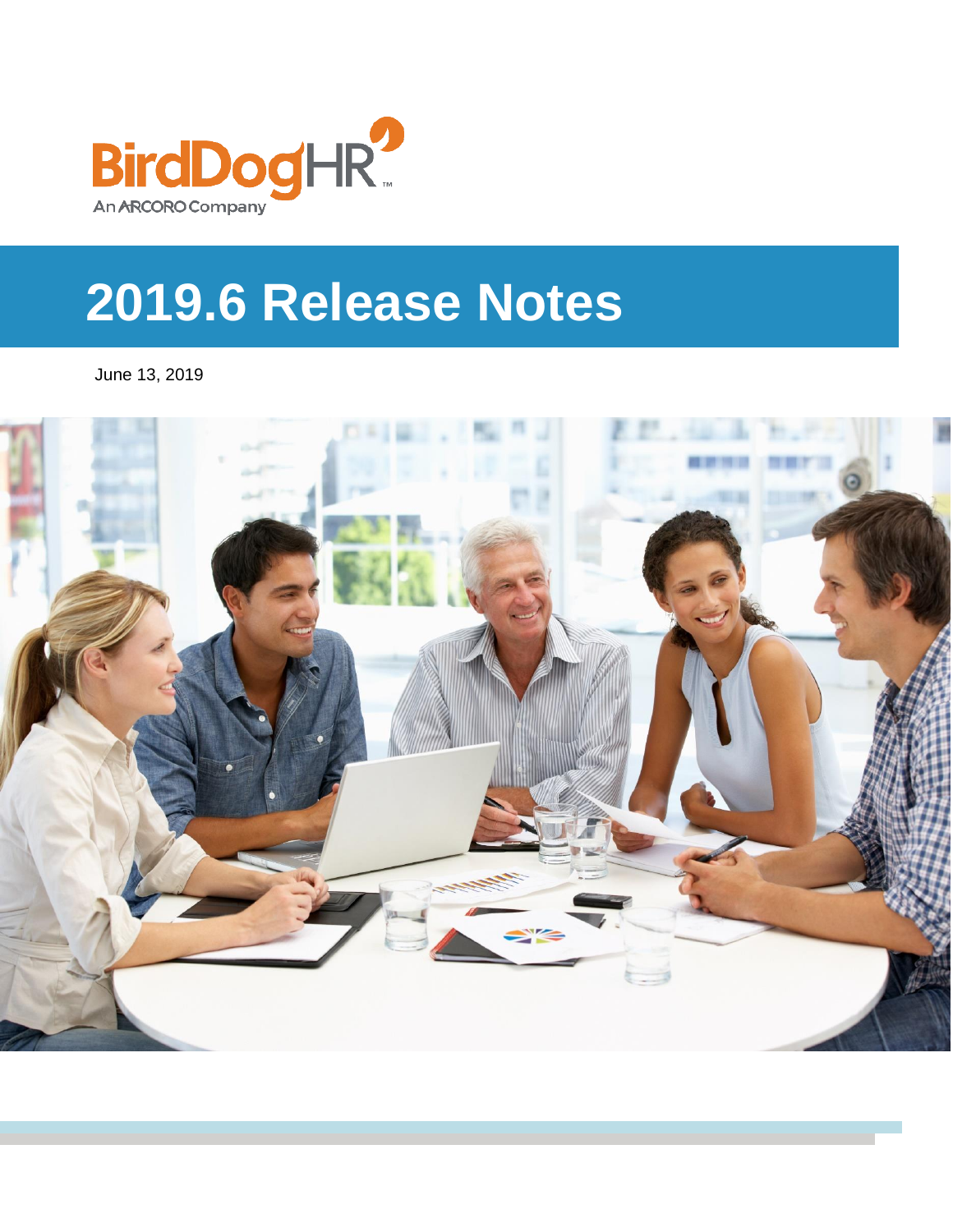# **Table of Contents**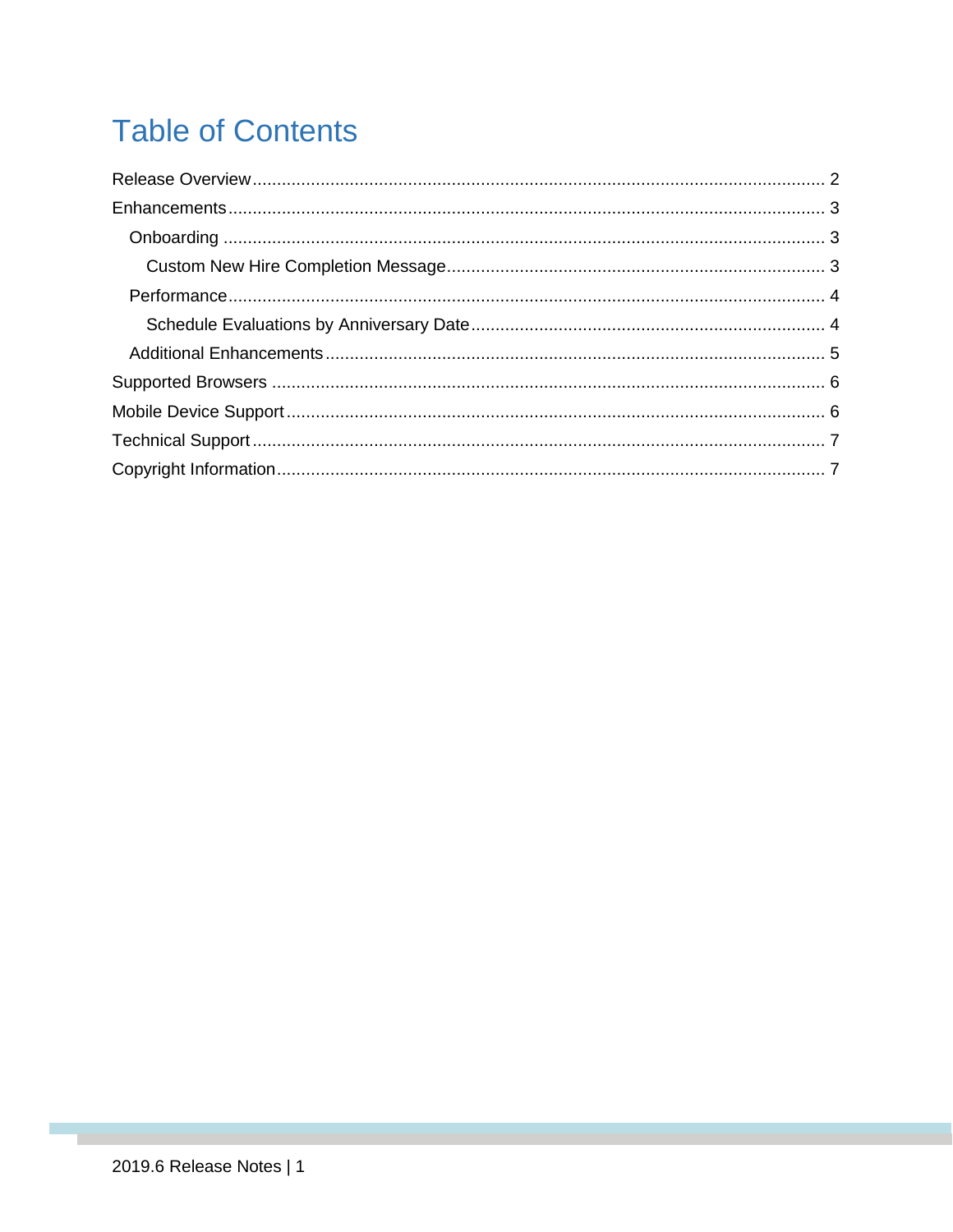# <span id="page-2-0"></span>Release Overview

BirdDogHR is excited to announce the 2019.6 Release for our customers. To aid with communicating updates on multiple modules, all enhancements and updates for the entire BirdDogHR Talent Management System are contained in this document. If you are interested in extending your license to include additional modules, please reach out to your BirdDogHR Customer Success Manager for more information.

This release provides new features, enhancements to existing functionality, as well as resolutions to known issues intended to improve the usability, scalability, and performance of the BirdDogHR Talent Management System. This document will describe the software updates and provide details to help you get started with these enhancements.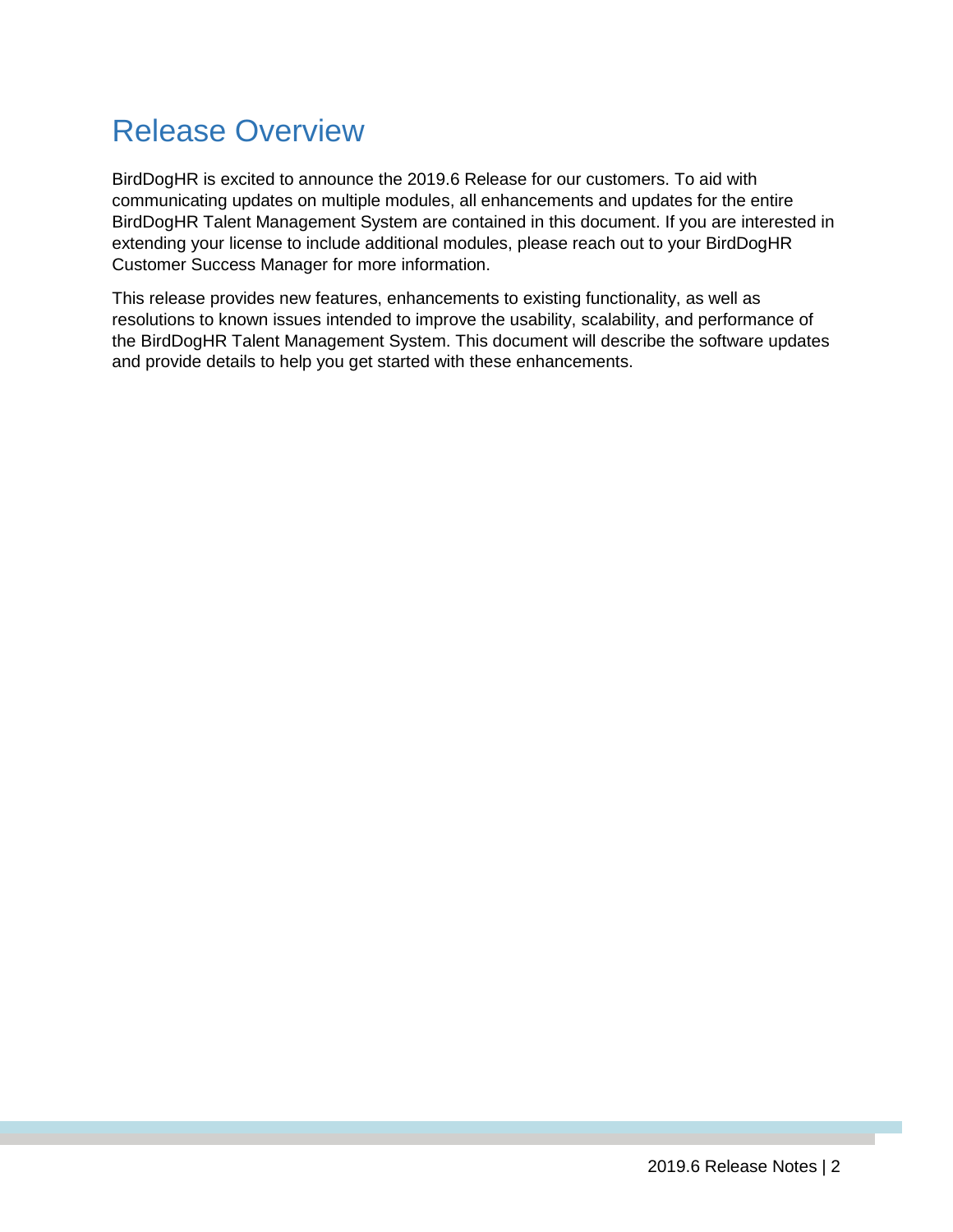### <span id="page-3-0"></span>**Enhancements**

#### <span id="page-3-1"></span>**Onboarding**

This release includes the following enhancement to the Onboarding module:

#### <span id="page-3-2"></span>**Custom New Hire Completion Message**

A new Completion Message area was added to the New Hire Experience tab of the Onboarding Administration area. Administrators can add a customized message to display for the New Hire on the last page of the New Hire Paperwork, indicating successful completion of BirdDogHR onboarding.

The custom message can be up to 255 characters and will appear under on the "Complete" step of the onboarding process under the checkmark icon. This message can include instructions for next steps, reminders for the New Hire's first day, or any other information the HR team would like to communicate at the end of the BirdDogHR onboarding process.

| New Hire Dashboard                                                                                                                                                                                  | <b>Electronic Filing Cabinet</b> |              | Reports  | Administration | <b>System Admin</b> |                    |       |                          |                            |  |
|-----------------------------------------------------------------------------------------------------------------------------------------------------------------------------------------------------|----------------------------------|--------------|----------|----------------|---------------------|--------------------|-------|--------------------------|----------------------------|--|
| <b>Business Units</b>                                                                                                                                                                               | Locations                        | <b>Users</b> | Policies | Notifications  | Job Titles          | <b>Bulk Import</b> | Forms | <b>Custom Fields</b>     | <b>New Hire Experience</b> |  |
|                                                                                                                                                                                                     | じ<br>New Hire Paper Work         |              |          |                |                     |                    |       |                          |                            |  |
| Completion Message <sup>2</sup>                                                                                                                                                                     |                                  |              |          |                |                     | Cancel             | Save  |                          |                            |  |
| <b>Completion Message:</b><br>Congratulations, you completed your BirdDogHR onboarding! Remember to bring identification and stop by the HR office on your first day.<br>We're excited you're here! |                                  |              |          |                |                     |                    |       |                          |                            |  |
|                                                                                                                                                                                                     |                                  |              |          |                |                     |                    |       |                          |                            |  |
| New Hire Landing Page                                                                                                                                                                               |                                  |              |          |                |                     |                    |       |                          |                            |  |
| Welcome Message <sup>®</sup>                                                                                                                                                                        |                                  |              |          |                |                     |                    |       | Add Video ®              |                            |  |
| <b>Welcome Message:</b>                                                                                                                                                                             |                                  |              |          |                |                     |                    |       | <b>Enter Embed Code:</b> |                            |  |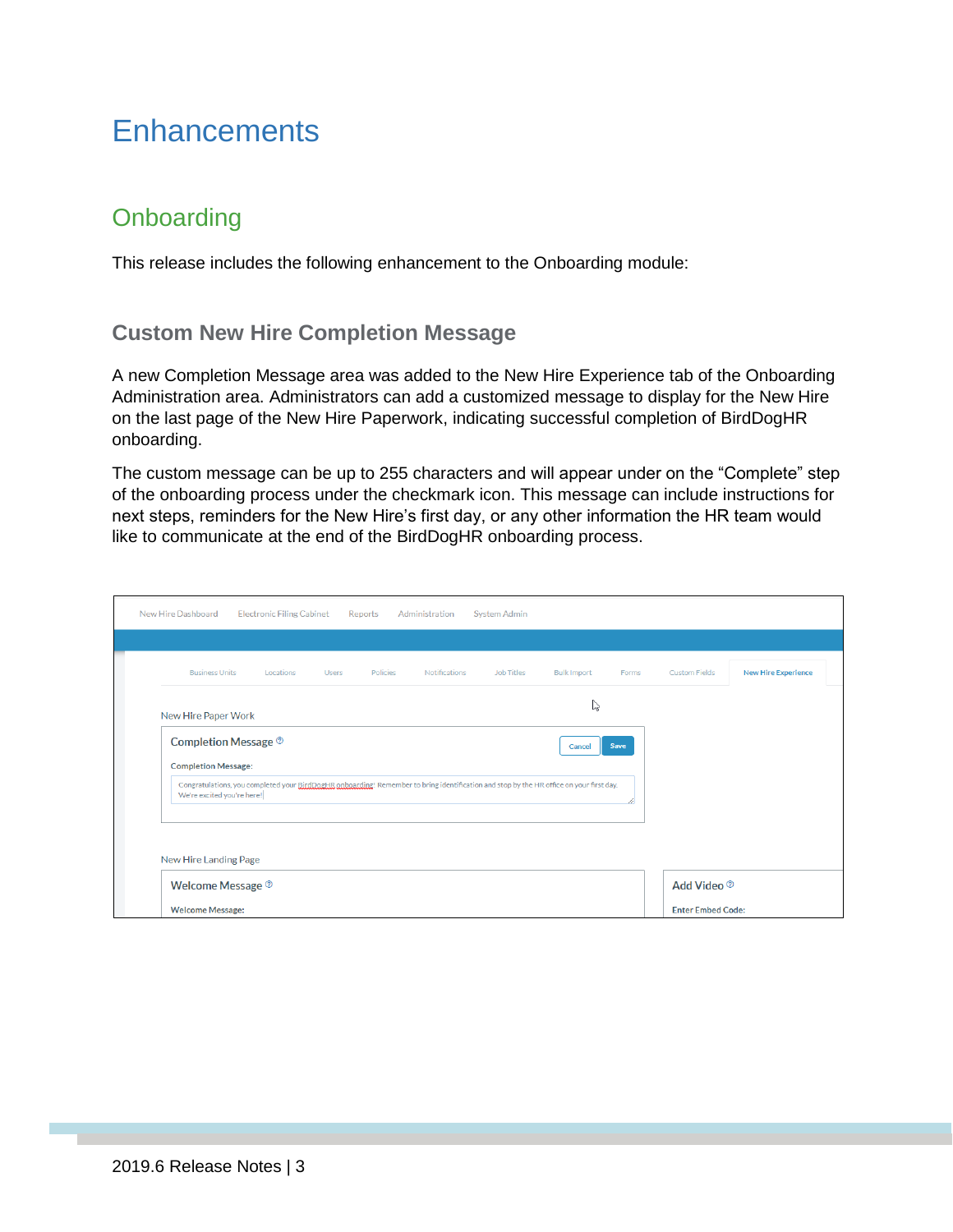#### <span id="page-4-0"></span>**Performance**

This release includes the following enhancement to the Performance module:

#### <span id="page-4-1"></span>**Schedule Evaluations by Anniversary Date**

A new date option has been added to the evaluation scheduling process. The addition of the Anniversary Date as a scheduling option will allow companies, departments, or managers to choose the evaluation cadence.

| Schedule Evaluation     |                                                                                 |                              |
|-------------------------|---------------------------------------------------------------------------------|------------------------------|
| <b>Evaluation Form:</b> | Quick Evaluation                                                                | $\boldsymbol{\mathrm{v}}$    |
| <b>Schedule Rules:</b>  | Include Job Code(s)<br>· Journeyman Electrician - JMN<br>• Technician III - TE3 | Add<br>Edit<br><b>Delete</b> |
| <b>Exception Rules:</b> |                                                                                 | Add                          |
| <b>Schedule By:</b>     | ○ Hire Date                                                                     |                              |
|                         | ◯ Next Evaluation Date                                                          |                              |
|                         | C Last Promotion Date                                                           |                              |
|                         | Anniversary Date                                                                |                              |
|                         | ○ Custom Date                                                                   |                              |

When this option is selected, an evaluation will be scheduled out for an employee on the anniversary of their hire date. For example, if an employee has a hire date of 5/2/2016; their anniversary date will be the next occurrence of May 2<sup>nd</sup>. This option will not provide any automatic recurrences of an evaluation; those options will still have to be selected with the evaluation schedule.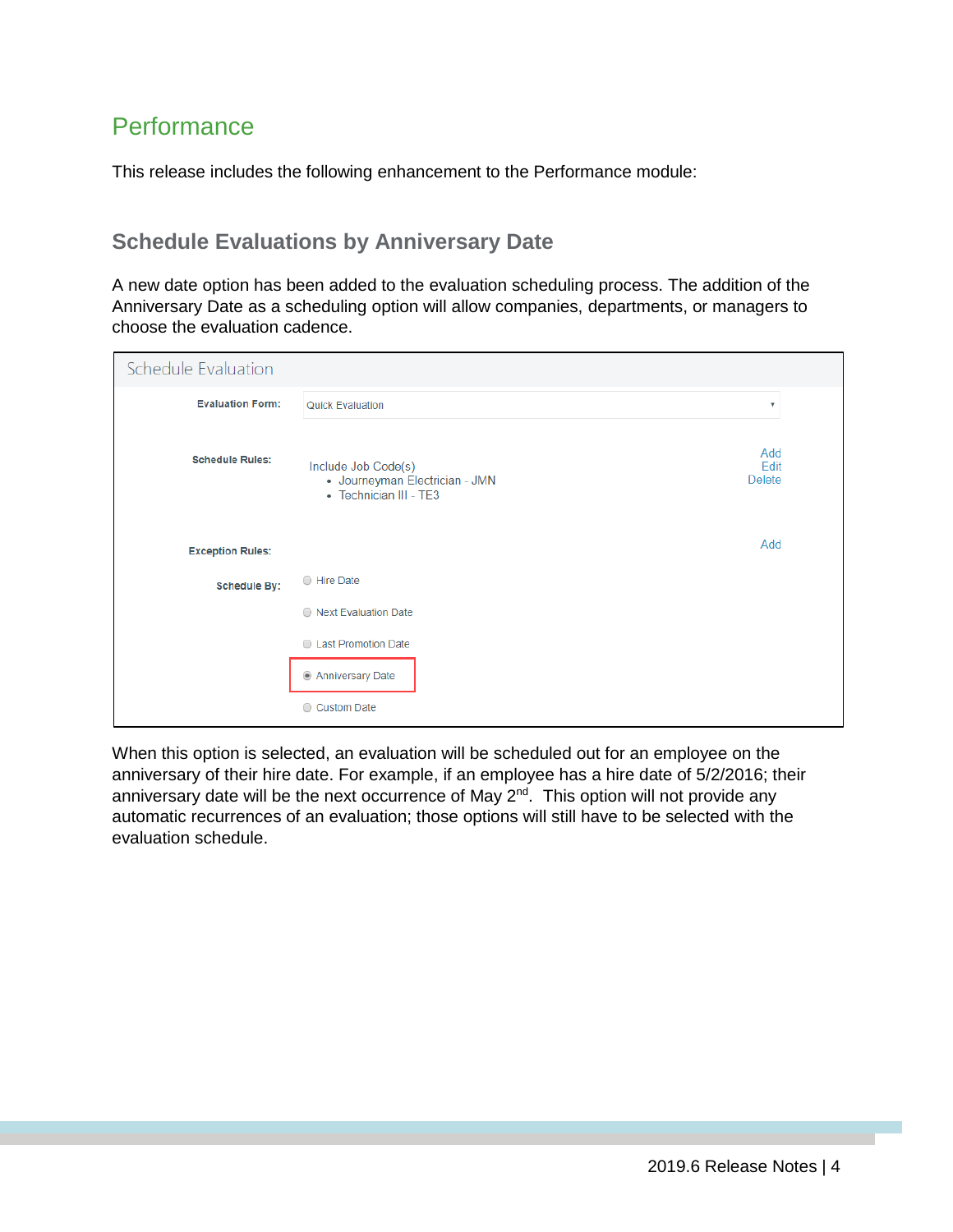### <span id="page-5-0"></span>Additional Enhancements

This release also includes the following minor enhancements:

| <b>Enhancement</b>                                         | <b>Description</b>                                                                                                                      |
|------------------------------------------------------------|-----------------------------------------------------------------------------------------------------------------------------------------|
| <b>My Account Information</b><br><b>Redesign in Talent</b> | The My Account Information page in Talent modules has<br>been redesigned to offer a better user experience.                             |
| <b>Tool Tips on New Hire</b><br><b>Experience Tab</b>      | The tool tips on the New Hire Experience tab of the<br>Onboarding administration area have been enhanced to<br>include size parameters. |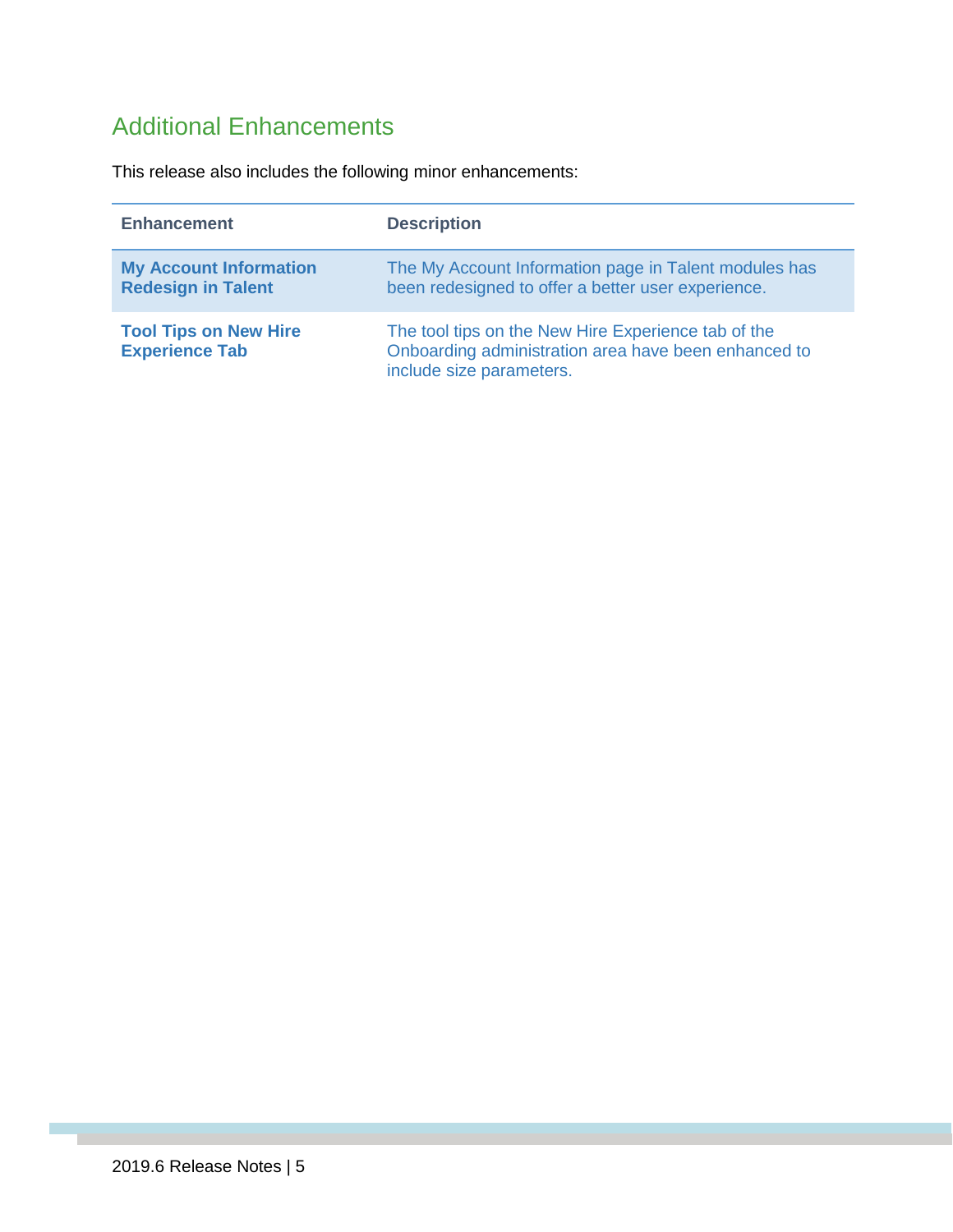# <span id="page-6-0"></span>Supported Browsers

The BirdDogHR Talent Management System is designed to provide browser-neutral service delivery. It is recommended that you use modern browsers, as we make every attempt to support the latest versions of the following browsers.

| <b>Browser</b>                                       | <b>Version</b> |
|------------------------------------------------------|----------------|
| Microsoft Internet Explorer (not compatibility mode) | 11             |
| <b>Microsoft Edge</b>                                | Latest*        |
| <b>Mozilla Firefox</b>                               | Latest*        |
| <b>Google Chrome</b>                                 | Latest*        |
| <b>Apple Safari</b>                                  | Latest*        |

\* Browser updates occur on a schedule outside of our release process and we cannot control issues as a result of a recent browser update. Our overall strategy is to maintain active browser support based on demand. Regardless of formal browser support, we will always troubleshoot and correct issues impacting users to the best of our ability within reasonable means.

### <span id="page-6-1"></span>Mobile Device Support

BirdDogHR views mobile device support as a critical capacity for our customers and we continue to add functionality to enhance the user experience on mobile devices. However, with many different devices and device specific software, it is impossible for BirdDogHR to test against every possible combination. With any questions or concerns, please feel free to contact our support team.